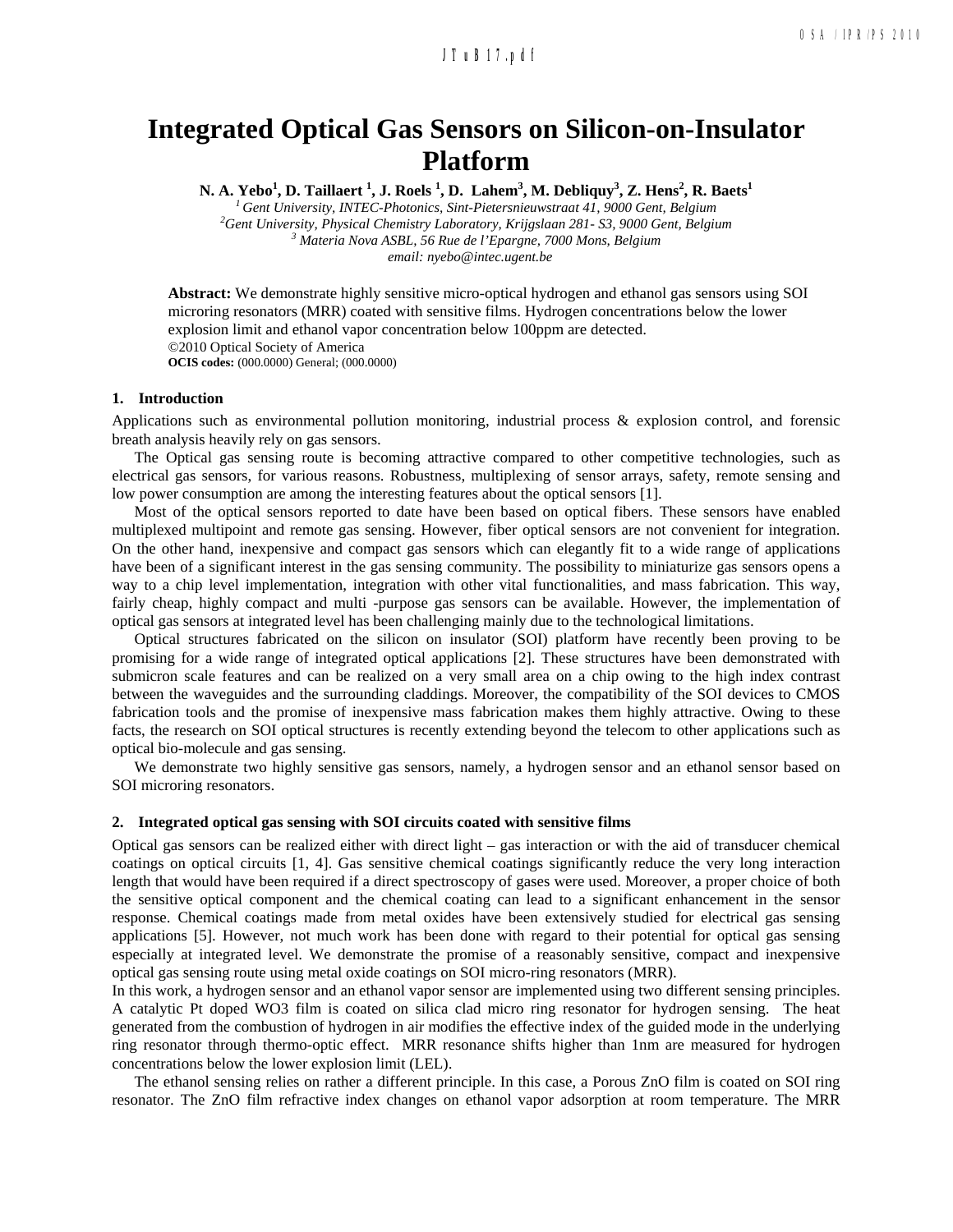# **a236\_1.pdf JTuB17.pdf**

resonance wavelength is as a result shifted to longer wavelengths via evanescent field interaction with the film. Ethanol vapor concentration as low as 150ppm is experimentally detected with this scheme.

#### **3. Sample Fabrication**

The 5µm radius microring resonators are fabricated by patterning and etching a 220nm thick Si top layer on an SOI wafer using 193nm deep Ultra-Violet optical lithography in a standard CMOS fabrication process [2]. The waveguide structures are made to have the lateral cross section of 450nm to achieve a Single TE mode operation. The buried  $SiO<sub>2</sub>$  layer has a thickness of  $2\mu$ m. The WO<sub>3</sub> hydrogen sensitive material is prepared using the sol-gel method, and a layer of a few microns is drop coated on the top  $SiO<sub>2</sub>$  cladding [4].

The ethanolic ZnO nanoparticle suspension used for making the sensitive film is prepared through a low temperature synthesis technique [6]. An nLof AZ 2070 negative photoresist patterns on microring resonators are prepared using 365nm optical lithography. 100- 200ul of the ZnO solution is drop coated on the patterned sample and left in air for about 20 minutes to dry. The photoresist is finally removed by using standard lift –off in an NMP solution.

## **4. Results**



Fig 1 measurement setup

Figure 1 shows the measurement setup used for characterizing our sensors. The sensing samples are kept in a gas chamber sealed by a transparent glass window. An infrared light from a tunable laser is coupled to the sensor through the glass window by aligning an optical fiber vertically to a grating coupler on the chip. The light from the output grating couplers is collected by an infrared camera focused through the glass window.

A slight heating above the room temperature is required for the hydrogen sensor to facilitate the exothermic reaction between the hydrogen and oxygen in the air. Heating to 40˚C is achieved by shining a light from an ordinary halogen lamp. The ethanol sensor is operated at room temperature.